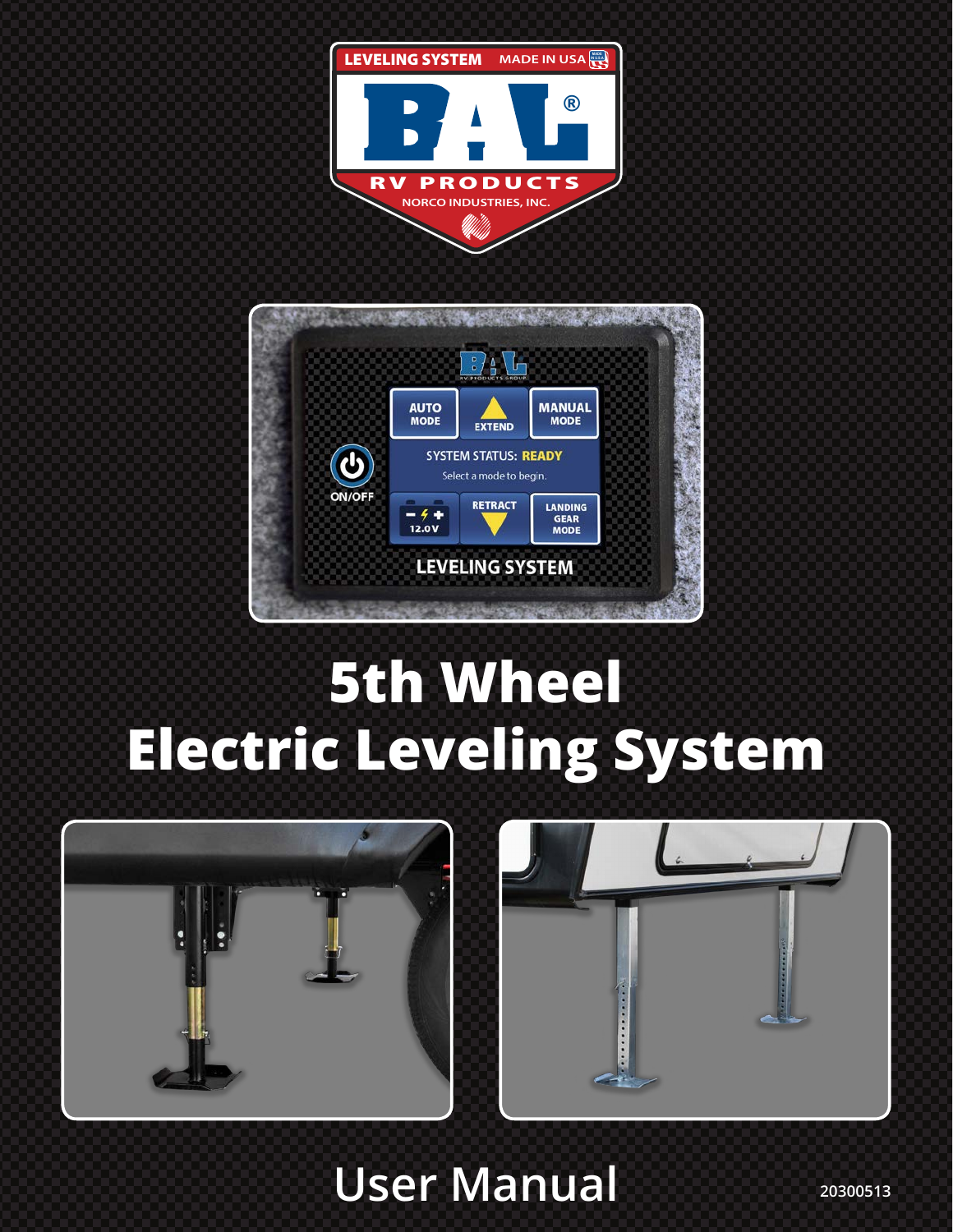## **TABLE OF CONTENTS**



| STANDARD PROCEDURES & AUTOMATED FUNCTIONS 3 |  |
|---------------------------------------------|--|
|                                             |  |
|                                             |  |
|                                             |  |
|                                             |  |
|                                             |  |
|                                             |  |
|                                             |  |
|                                             |  |
|                                             |  |
|                                             |  |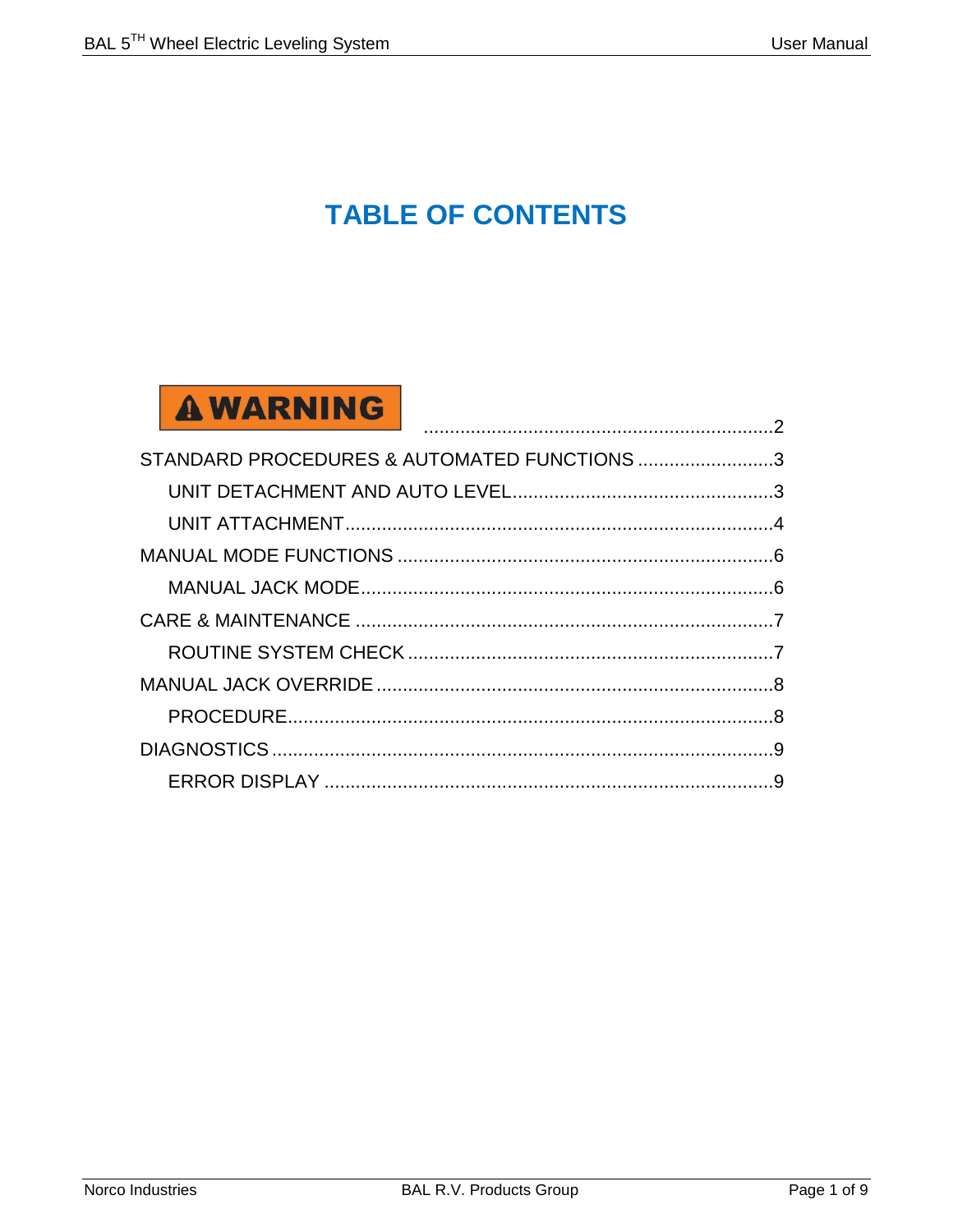## **A WARNING**

- <span id="page-2-0"></span> **NEVER USE THE LEVELING SYSTEM AS A LIFT FOR CHANGING TIRES OR WORKING UNDER THE UNIT.**
- **KEEP PEOPLE AND PETS CLEAR OF THE UNIT BEFORE TURNING THE LEVELING SYSTEM ON AND WHILE OPERATING THE SYSTEM.**
- **ALWAYS CHOCK THE TIRES BEFORE DISCONNECTING THE UNIT FROM THE TOW VEHICLE AND/OR OPERATING THE LEVELING SYSTEM.**
- **PARK UNIT ON REASONABLY SOLID SURFACE SO THAT JACKS WILL NOT SINK INTO THE GROUND. ON EXTREMELY SOFT SURFACES USE LOAD DISTRIBUTION PADS UNDER EACH JACK.**
- **PARK UNIT ON REASONABLY LEVEL SURFACE MAKING SURE THAT THE JACK CONTACT LOCATIONS ARE CLEAR OF OBSTRUCTIONS AND DEPRESSIONS BEFORE OPERATING THE SYSTEM.**
- **ALWAYS MAKE SURE THAT THE TOW VEHICLE IS DISCONNECTED AND MOVED COMPLETELY CLEAR OF THE FRONT OF THE UNIT BEFORE THE LEVELING PROCESS IS STARTED.**
- **NEVER LIFT THE WHEELS OF THE UNIT COMPLETELY OFF THE GROUND TO LEVEL THE UNIT.**
- **ALWAYS CHECK TO INSURE THAT THE UNIT IS PROPERLY CONNECTED TO THE TOW VEHICLE BEFORE EXECUTING THE "LANDING GEAR RETRACT" FUNCTION.**
- **VISUALLY CHECK ALL JACKS TO INSURE THAT THEY ARE FULLY RETRACTED BEFORE TOWING THE UNIT.**
- **FAILURE TO HEED ANY OF THESE WARNINGS MAY RESULT IN DAMAGE TO THE UNIT, TOW VEHICLE AND/OR CAUSE SERIOUS INJURY OR DEATH.**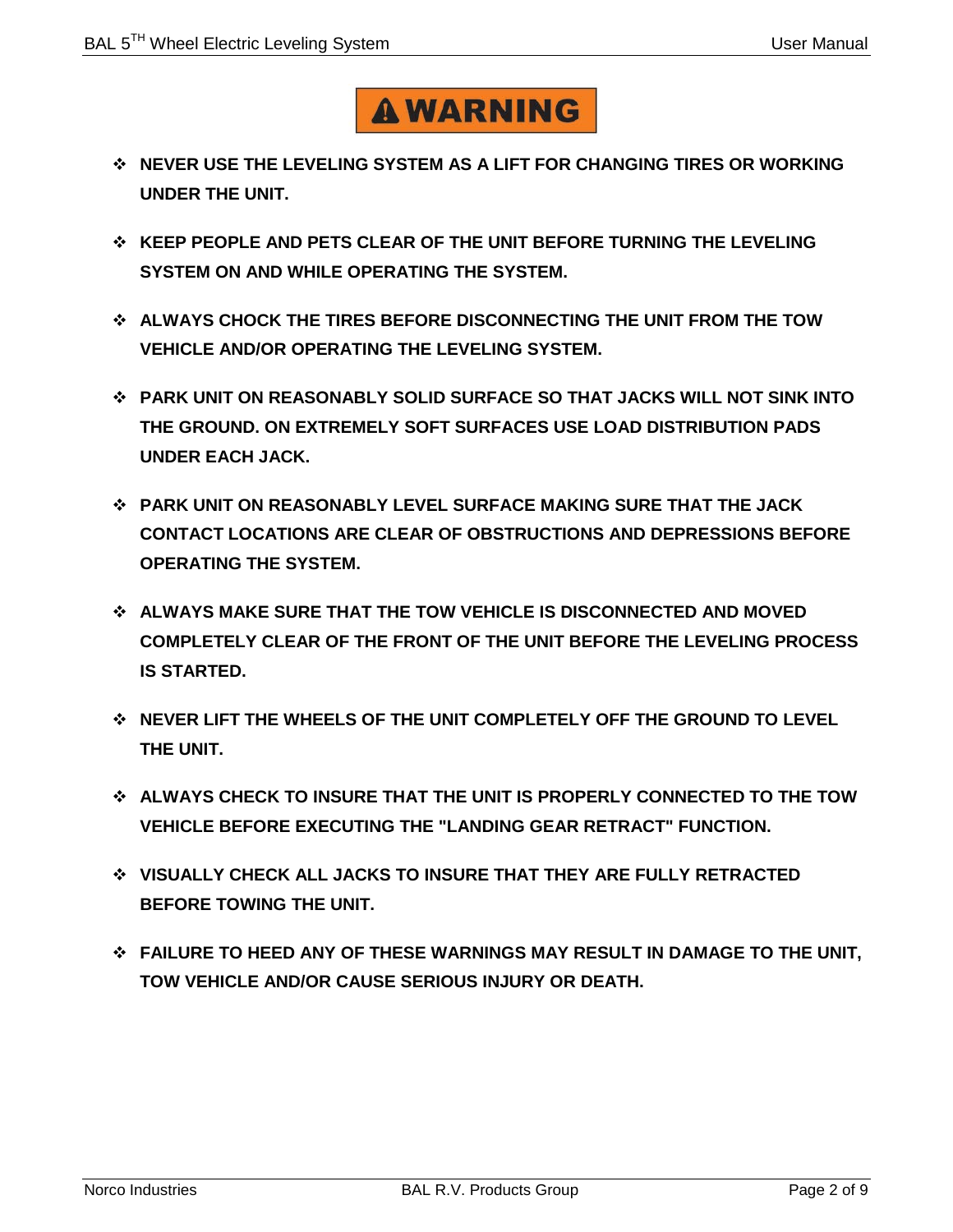## **STANDARD PROCEDURES & AUTOMATED FUNCTIONS**

<span id="page-3-0"></span>**NOTE:** At any time during an Auto function you may press **STOP** to abort the Auto function. When buttons are outlined in white the function maybe selected. When buttons are outlined in yellow the function is active.

#### <span id="page-3-1"></span>**UNIT DETACHMENT AND AUTO LEVEL**

Lower the landing gear adjustable feet, and position them so they are approximately the same distance from the ground. Chock the wheels.



Press **ON/OFF** to activate display. Press **LANDING GEAR MODE**. Press and hold **EXTEND** until the necessary detachment height is reached. Disconnect, and pull the tow vehicle completely clear of the unit. Lower the rear leveling jack adjustable feet and position them so that they are close to the same distance from the ground. Press **AUTO MODE**.



Press **AUTO LEVEL**. **WARNING:** Vehicle, people, pets and obstructions must be completely clear of unit before executing the "AUTO LEVEL" function. Press **OK** to begin "AUTO LEVEL" or **STOP** to make another selection.

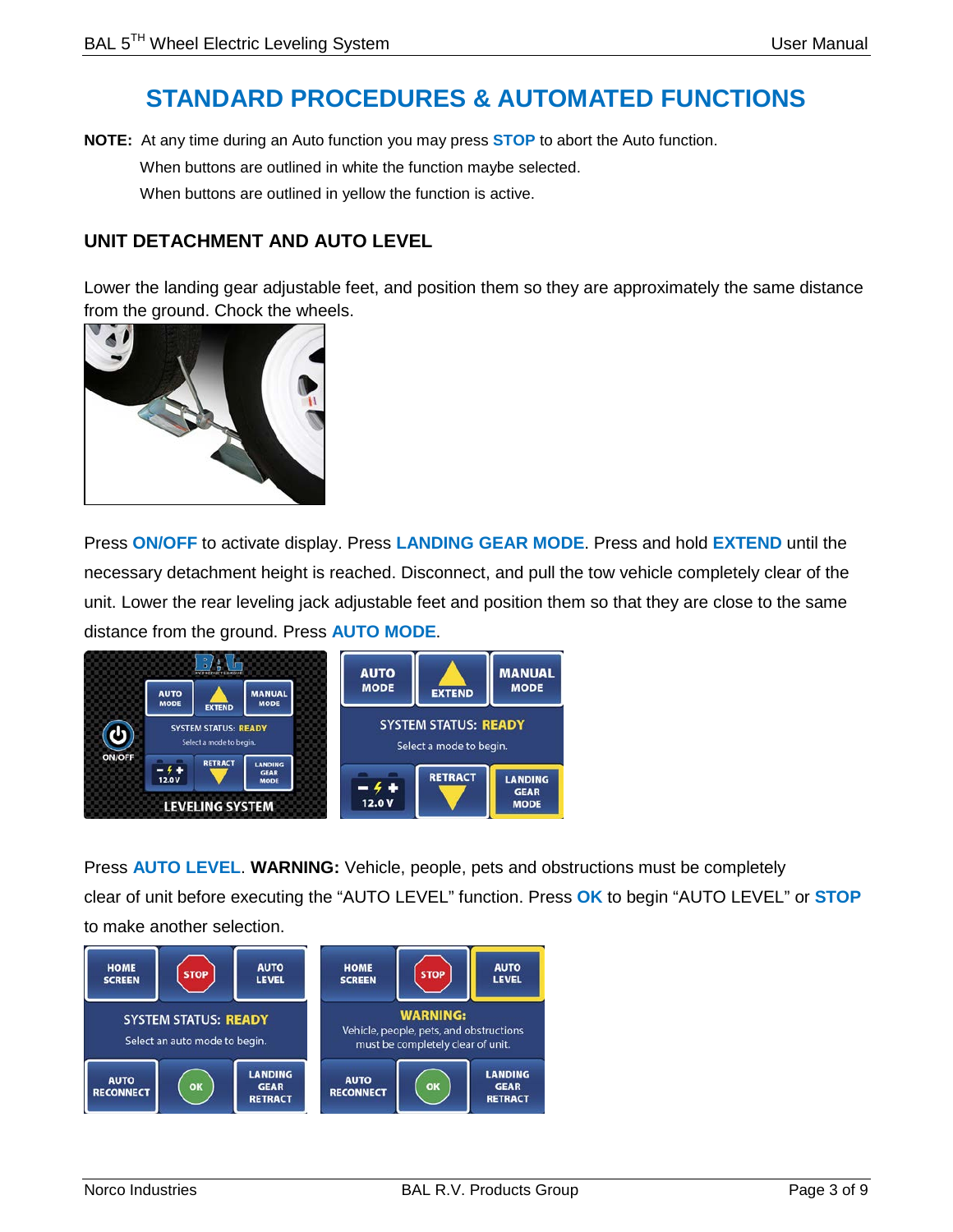The system will go through a series of moving the jacks and checking the unit for level. The display will read "AUTO LEVEL IN PROGRESS". When the system has successfully leveled the unit, the display will read "AUTO LEVEL SUCCESSFUL" and a beep will sound.



Press **ON/OFF** to deactivate the display.

**NOTE:** If system fails to Successfully Auto Level, check the unevenness of the area under the unit. All lifting jacks must be able to make full contact for the system to function properly.

#### <span id="page-4-0"></span>**UNIT ATTACHMENT**

Press **ON/OFF** to activate display, and press **AUTO MODE**. Press **AUTO RECONNECT**. **WARNING:**  Vehicle, people, pets and obstructions must be completely clear of unit before executing the "AUTO RECONNECT" function. Press **OK** to begin "AUTO RECONNECT" or **STOP** to make another selection.



The system will retract all stabilizer jacks (if equipped) and the rear leveling jacks, then extend or retract the landing gear until the proper connection height is achieved. The display will read "AUTO RECONNECT IN PROGRESS ". When the system has completed the "AUTO RECONNECT" function the display will read "AUTO RECONNECT SUCCESSFUL" and a beep will sound. If the unit does not reach the proper height the first time, simply repeat the "AUTO RECONNECT" process. (Not reaching the reconnect height the first time may be due to a large difference between the level and reconnect heights.)

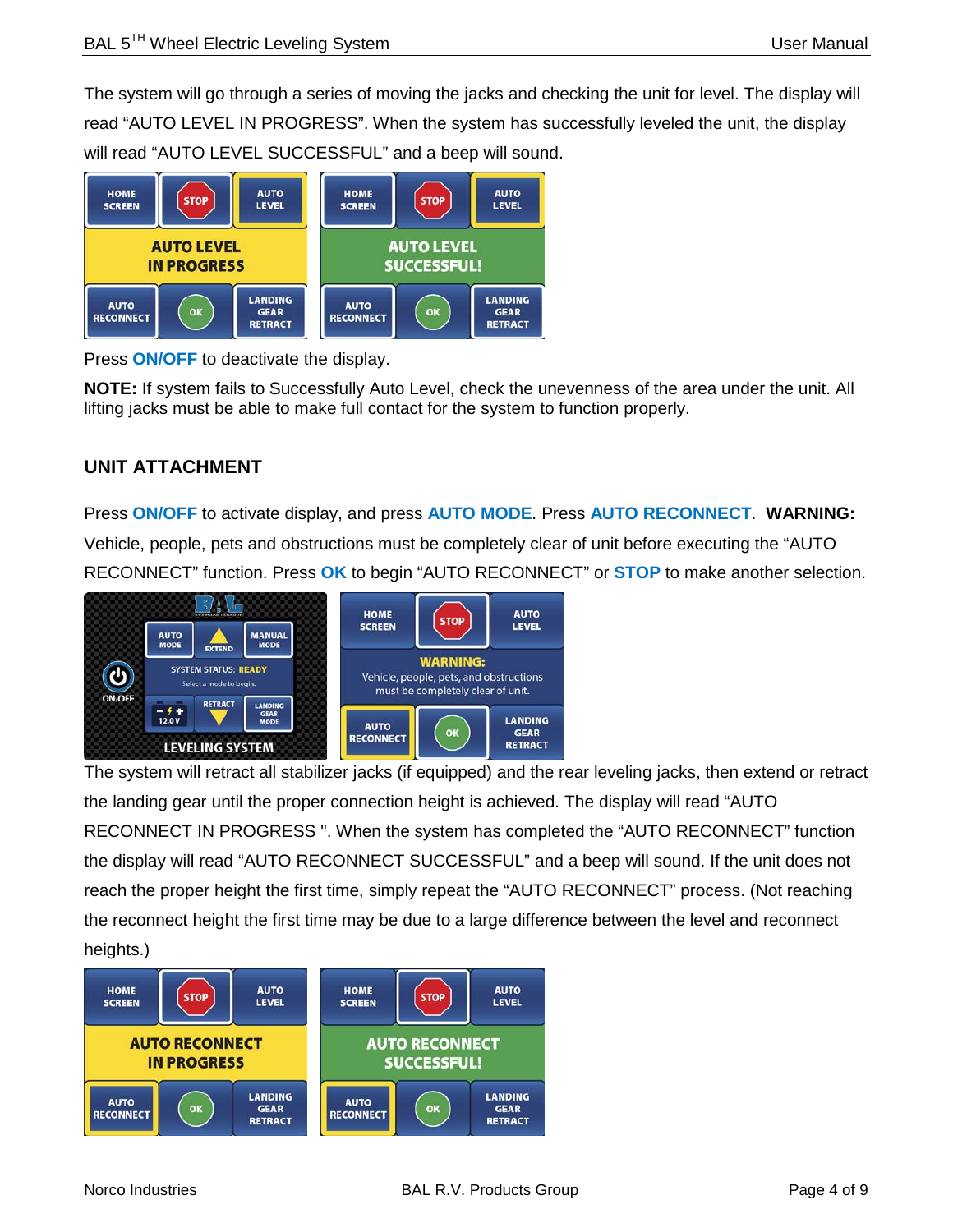Connect the unit to the tow vehicle. Press **AUTO MODE**. Press **LANDING GEAR RETRACT**. **WARNING:** Always check to ensure that the unit is properly connected to the tow vehicle before retracting the landing gear.



Press **OK** to begin "LANDING GEAR RETRACT" or **STOP** to make another selection. The display will read "LANDING GEAR RETRACT IN PROGRESS". When the jack has been fully retracted the display will read "LANDING GEAR RETRACT SUCCESSFUL" and a beep will sound. If the "LANDING GEAR RETRACT" does not fully retract the jacks, simply repeat the "LANDING GEAR RETRACT" process, or use "LANDING GEAR MODE" to finish retracting the landing gear.



Raise all adjustable feet to the hole that provides the most ground clearance before towing the unit. Press **ON/OFF** to deactivate the display. **WARNING:** Visually check all jacks to ensure that they are fully retracted before towing the unit.

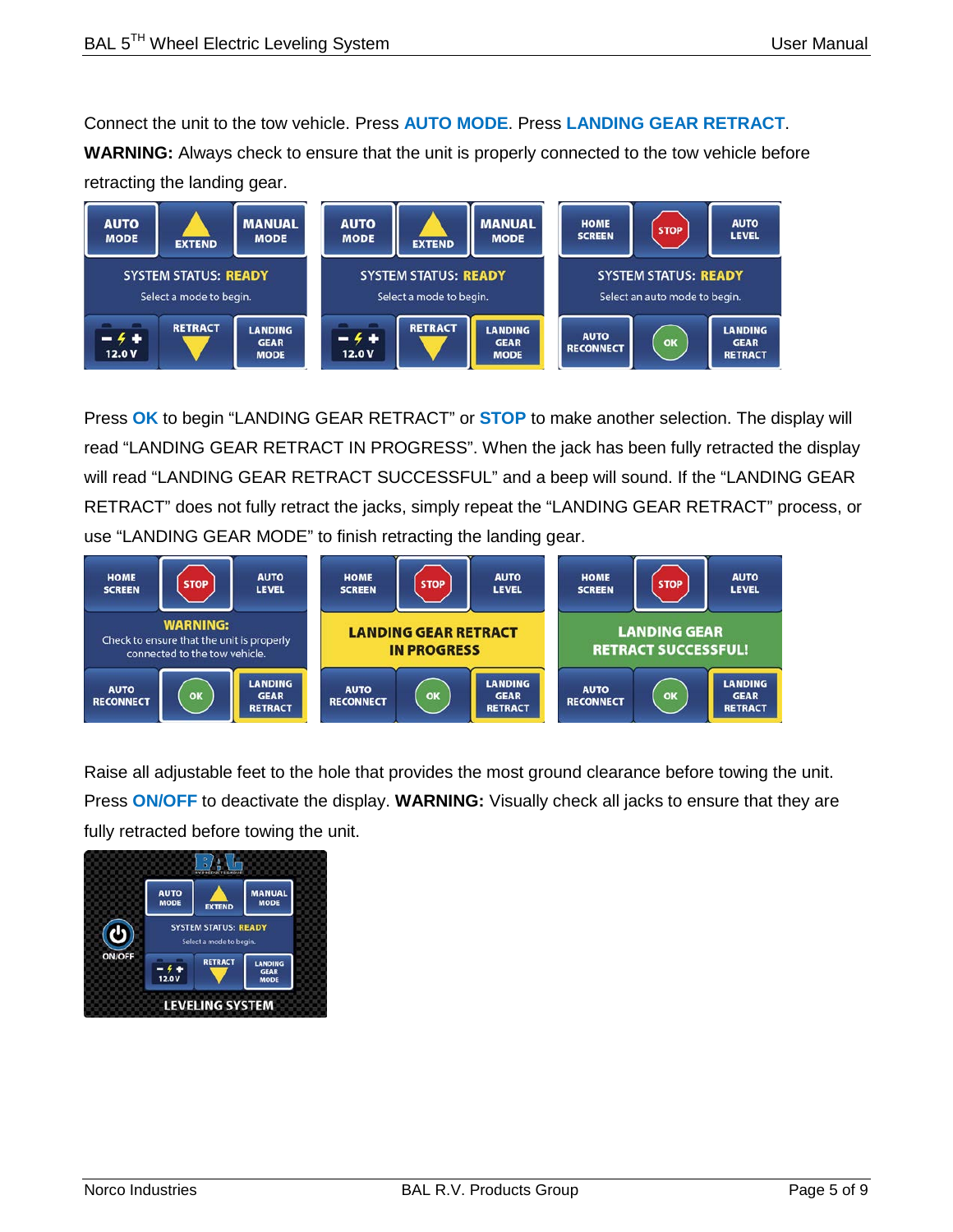### **MANUAL MODE FUNCTIONS**

<span id="page-6-0"></span>**NOTE:** When buttons are outlined in white the function maybe selected.

When buttons are outlined in yellow the function is active.

#### <span id="page-6-1"></span>**MANUAL STABILIZER JACK MODE**

Press **ON/OFF** to activate display. Press **MANUAL MODE**. Press and hold **EXTEND/RETRACT** to operate the stabilizer jacks (if equipped). Press **MANUAL MODE** or **HOME SCREEN** to continue. **WARNING:** Always make sure that the stabilizer jacks fully retracted before operating the tongue jack or rear leveling jacks.



#### **MANUAL JACK MODE**

Press **MANUAL MODE**. Lower the rear leveling jack adjustable feet and position them so that they are close to the same distance from the ground. Use the bubble level on the display to guide you. When the bubble is in the center of the circle the unit is level. Always run the rear leveling jacks all the way to the ground before leveling side to side.



Press and hold **FRONT**, **REAR**, **LEFT**, or **RIGHT** and the jacks will move as follows:

- **FRONT**: Both landing gear jacks on the front of the unit.
- **REAR**: Both leveling jacks on the rear of the unit (closest to the axles). **NOTE:** Run the rear leveling jacks all the way to the ground before lifting side to side.
- **LEFT**: Both front and rear jacks on the left side (road side).
- <span id="page-6-2"></span>• **RIGHT**: Both front and rear jacks on the right side (curb side).

To retract the jacks. Press **RETRACT** and then press and hold **FRONT**, **REAR**, **LEFT** or **RIGHT**. The jacks will move in the same grouping as listed above.

Press **ON/OFF** to deactivate the display.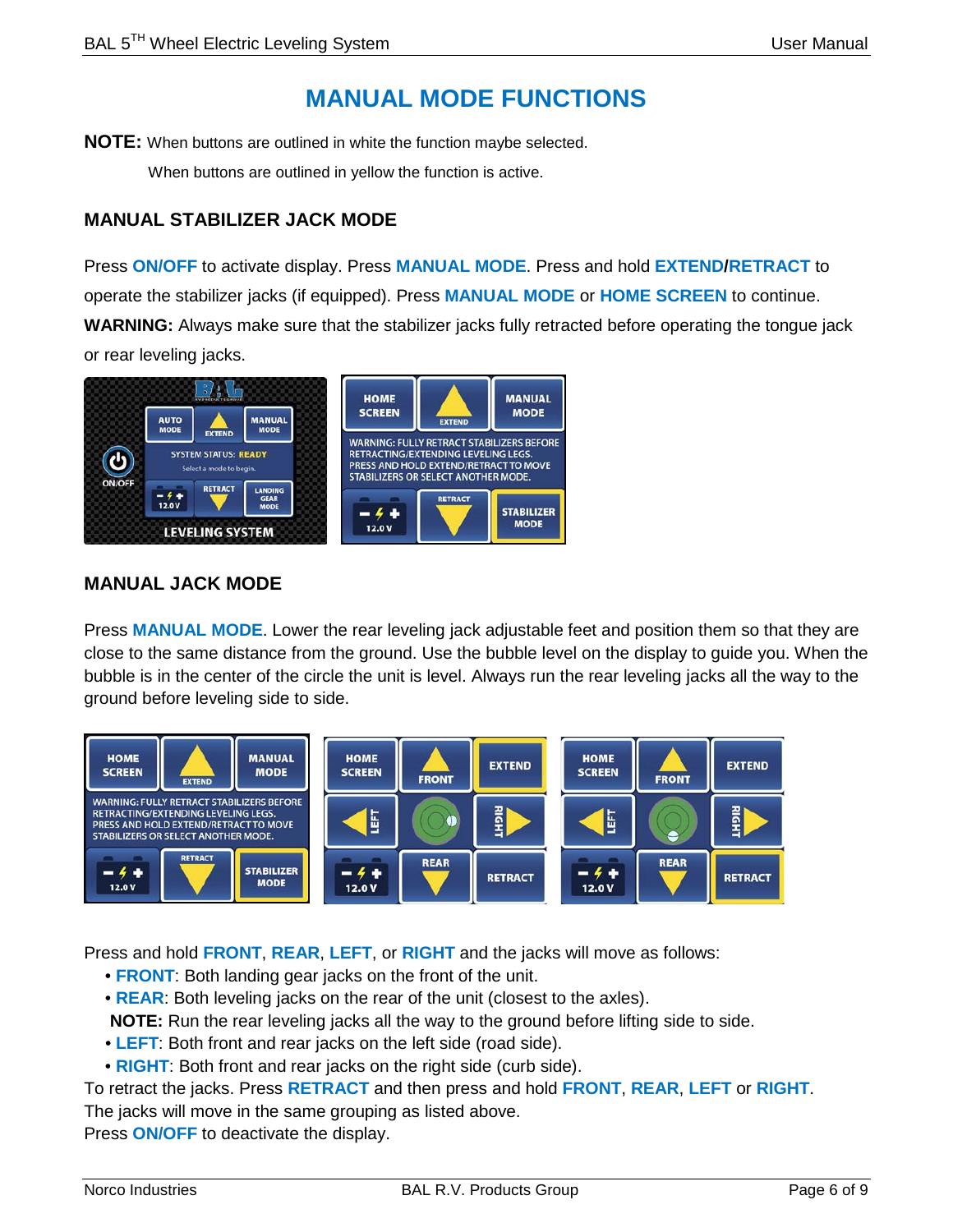## **CARE & MAINTENANCE**

#### <span id="page-7-0"></span>**ROUTINE SYSTEM CHECK**

The leveling system should be inspected a minimum of twice per year. (Once before starting the

camping season and once before storing the unit). Inspect:

- Jacks for dirt and debris. (Clean and lubricate as needed)
	- A high pressure washer is **not** to be used to clean any of the leveling system components.
	- Grease all jacks as shown:
		- o **Landing Gear Jacks** Apply one or two pumps of grease to each grease zerk.



o **Rear Leveling Jacks** – With the jack extended half way remove the plastic plug and apply a small amount of grease on the screw. Reinstall the plastic plug.



o **Stabilizer Jacks (if equipped)** – With the jacks extended so that they are about an inch from the ground apply some grease on the screw between the motor coupler and the trunnion nut.



- <span id="page-7-1"></span>• All jack mounting bolts and nuts for tightness. (Tighten as needed)
	- **Landing Gear** 18-20 ft. lbs.
	- **Rear Leveling Jacks** 80 ft. lbs.
	- **Stabilizer Jacks** 30 ft. lbs.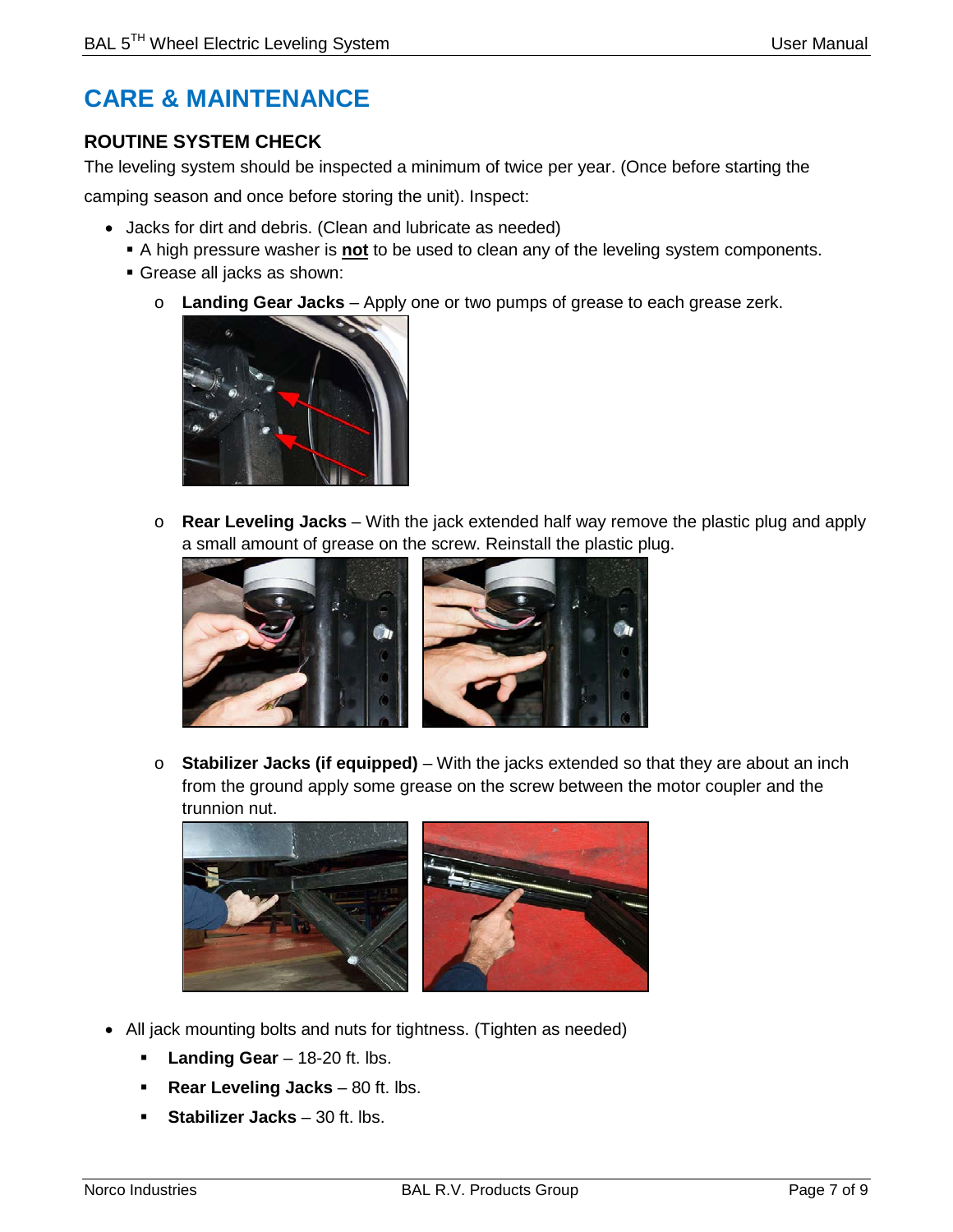## **MANUAL JACK OVERRIDE**

#### <span id="page-8-0"></span>**PROCEDURE**

Locate the jack motor that is to be overridden.

**Rear Jacks** – At the bottom of the jack leg motor in the center there is a round rubber plug. Remove the rubber plug to expose the 5/16" override hex. Using a drill with a 5/16" drive socket rotate the motor to operate the lifting jacks.



**Landing Gear** – Using the manual crank handle, alternately crank each landing gear jack a few turns at a time to raise or lower the landing gear.



<span id="page-8-1"></span>**Stabilizer Jacks (if equipped)** – To override the stabilizer jacks. Locate the ¾" nut on the out facing end of the stabilizer jack. Use a 3/4 "socket or wrench to raise or lower the jacks.

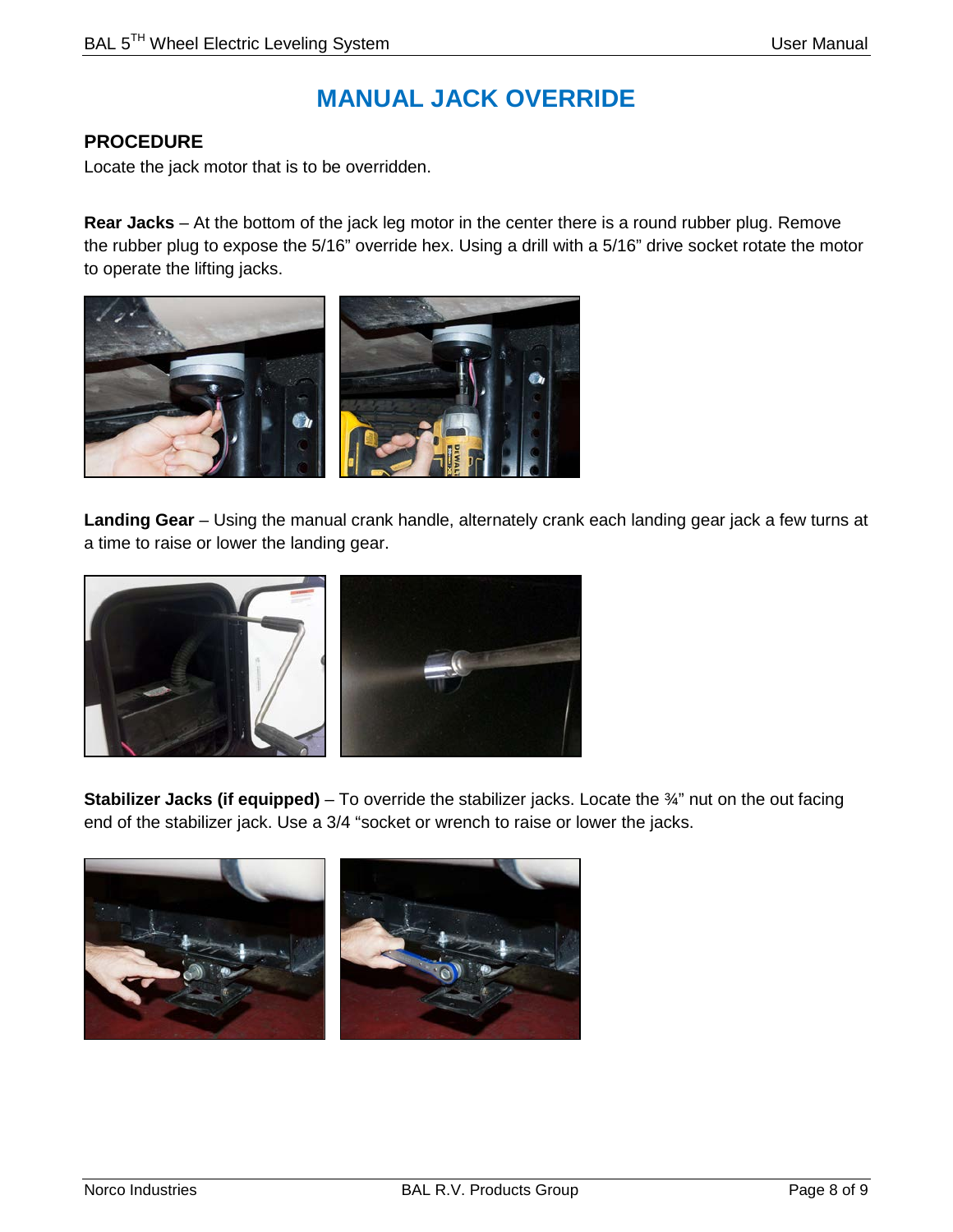## **DIAGNOSTICS**

#### <span id="page-9-0"></span>**ERROR DISPLAY**

#### **AUTO LEVEL FAILED**

- o **Problem:** Rear raised too high during auto level process. (Without being able to lift side to side) This may be a sign of unstable ground.
- o **Solution:** Move the unit into an area with stable soil or place load distribution pads under each jack. Minimize movement within unit.

#### **LOW VOLTAGE**

- o **Problem:** The leveling system must maintain 10.2 Volts at the control to operate for both functionality and system protection.
- o **Solution:** Plug unit charging system in or replace battery.

#### **HIGH VOLTAGE**

- o **Problem:** The leveling system must be less than 16 Volts at the control to operate for both functionality and system protection.
- o **Solution:** Verify charging system is working properly.

#### **EXCESS ANGLE DETECTED**

- o **Problem:** The angle of the unit is too great to perform operation.
- o **Solution:** Move the unit into an area with lesser grade or unevenness.

#### **MANUAL ADJUST ANGLE LIMIT**

- o **Problem:** Manual adjust angle limit.
- o **Solution:** Use extend and retract options to keep unit reasonably level during manual operations. Try using Auto level or move the unit into an area with lesser grade.

#### **OUT OF STROKE**

- o **Problem:** The jack leg is fully extended.
- o **Solution:** Move the unit into an area with lesser grade, unevenness or place load distribution pads underneath the jacks.

#### **FEATURE DISABLED**

- o **Problem:** Zero point not set.
- o **Solution:** Contact an Authorized Dealer to have the system Zero point set.
- o **Problem:** Auto Reconnect position not set.
- o **Solution:** Use Tongue Jack Mode to obtain disconnect position then Auto level before using Auto Reconnect.

#### **JACK TIMEOUT**

- o **Problem:** The control is not seeing movement from the jacks.
- o **Solution:** Check that landing area is firm and within reach of the jack travel. Check all wire harnesses to make sure they are not damaged and that they are plugged in properly.

| <b>DIAGNOSTIC MODE</b>                                                                                                                                 |                              |  |
|--------------------------------------------------------------------------------------------------------------------------------------------------------|------------------------------|--|
| <b>ERROR: LOW VOLTAGE. The leveling</b><br>system must maintain 10.2 Volts at the<br>control to level for both functionality and<br>system protection. |                              |  |
| <b>SOLUTION: Plug unit charging system in</b><br>or replace battery.                                                                                   |                              |  |
|                                                                                                                                                        | <b>CLEAR</b><br><b>ERROR</b> |  |

**NOTE:** After the problem has been resolved press **CLEAR ERROR** to proceed.